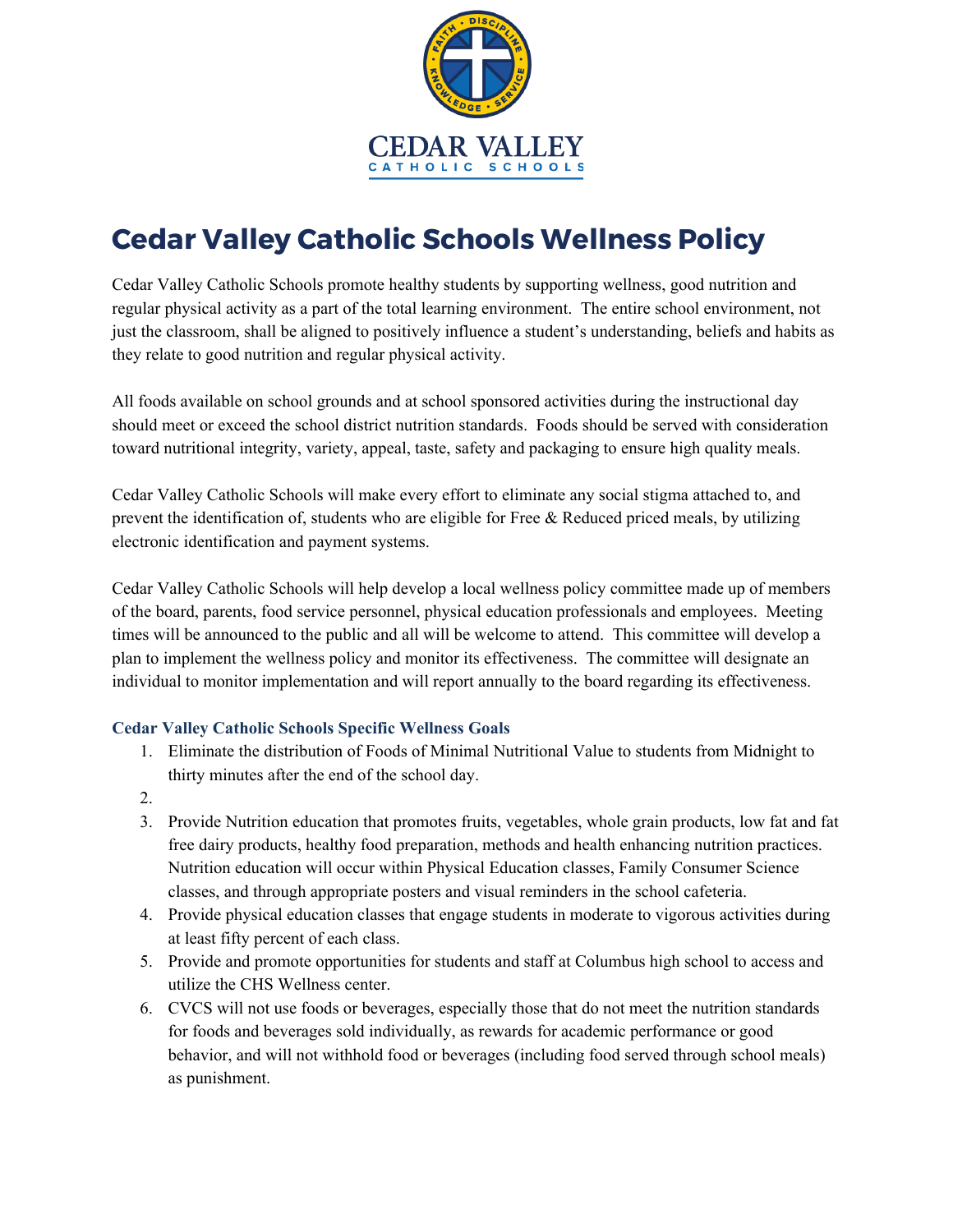

- 7. School based marketing will be consistent with nutrition education and health promotion. As such, Cedar Valley Catholic Schools will limit food and beverage marketing to the promotion of foods and beverages that meet the nutrition standards for meals. School based marketing of brands promoting predominantly low-nutrition foods and beverages is prohibited. The promotion of healthy foods, including fruits, vegetables, whole grains, and low-fat dairy products is encouraged. Marketing activities that promote healthful behaviors (and are therefore allowable) include: vending or vending machine covers promoting water; pricing structures that promote healthy options in a a la carte lines or vending machines; sales of fruits for fundraisers; and coupons for discount gym membership.
- 8. For students to receive the nationally-recommended amount of daily physical activity (i.e., at least 60 minutes per day) and for students to fully embrace regular physical activity as a personal behavior, students need opportunities for physical activity beyond physical education class. Toward that end: Classroom health education will complement physical education by reinforcing the knowledge and self management skills needed to maintain physically active lifestyle and to reduce time spent on sedentary activities, such as watching television; Opportunities for physical activity will be incorporated into subject lessons; Classroom teachers will provide short physical activity breaks, such as brain breaks, between lessons or classes as appropriate.
- 9. Cedar Valley Catholic Schools does not allow the consumption of food or beverages in the hallways or classrooms. Each school principal may make an exception to this rule and allow water only in the classroom due to extreme temperatures as needed. Schools that are enrolled in the Fresh Fruit and Vegetable Program may serve the provided fruit or vegetable snack in the classroom.
- 10. Teachers and other community school personnel will not use physical activity (e.g., running laps, pushups) or withhold opportunities for physical activity (e.g., recess, physical education) as punishment.
- 11. Cedar Valley Catholic School should limit celebrations that involve food during the school day to more than one party per class per month. Each party should not include any foods or beverages that do not meet nutrition standards for food and beverages sold individually (see below). Cedar Valley Catholic Schools will prove a list of healthy party ideas to parents and teachers. Beverages allowed: water or seltzer water without caloric sweeteners; fruit and vegetables juices and fruit based drinks that contain 100% fruit or vegetable juice and do not contain additional caloric sweeteners; unflavored or flavored low-fat or fat-free fluid milk and naturally equivalent nondairy beverages (to be defined by the USDA). Beverages not allowed: soft drinks, sports drinks, iced teas, fruit based drinks that are not 100% fruit or vegetable and contain caloric sweeteners, beverages containing caffeine, excluding low-fat or fat-free chocolate milk (which contains trivial amounts of caffeine). Foods Allowed: Food items must have no more than 35% of its calories from fats (excluding nuts, seeds, peanut butter, and other nut butters) and 10% of its calories from saturated and trans fat combined. Food items will have no more than 35% of its